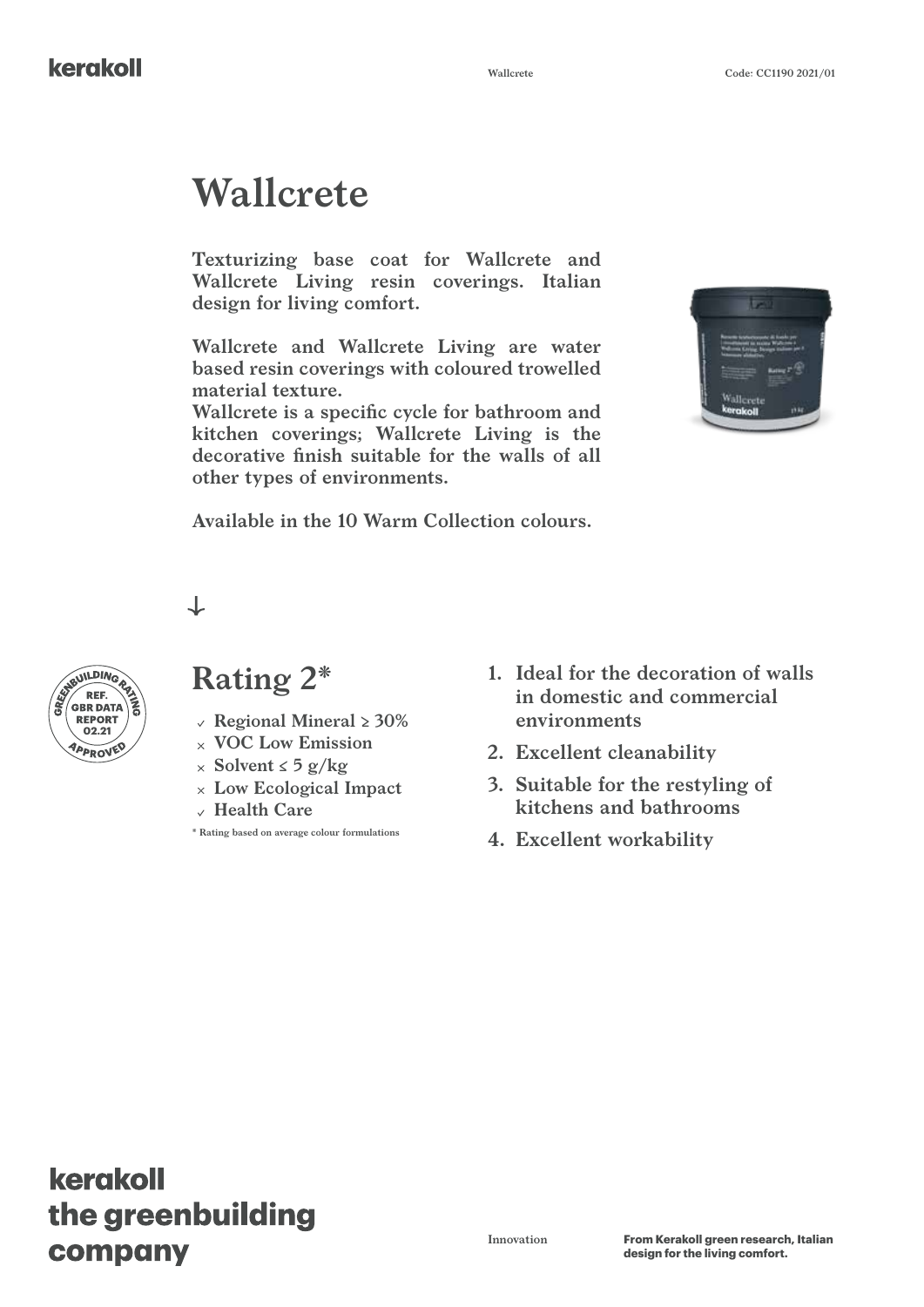### **Areas of application**

- **Texturizing base coat**
- **Intended use:**
	- **Suitable for internal use on:**
	- **- cement based plasters primed with Universal Wall Primer**
	- **- cement based finish plasters primed with Universal Wall Primer**
	- **- existing coverings in ceramic, glass mosaic and natural stone treated with Keragrip Eco Pulep**
	- **- substrates made with fibre-cement panels primed with Universal Wall Primer**
	- **- gypsum based plasters primed with Universal Wall Primer**
	- **- substrates made with plasterboard panels primed with Universal Wall Primer**
	- **- substrates made with plywood, MDF, and HDF panels, primed with EP21 or Universal Wall Prime according to the intended use.**
- **Finishing products to complete the Wallcrete surface:**
- **- Decor Paint and Microresina® Xtreme Invisible Finishing products to complete the Wallcrete**
- **Living surface: - Decor Paint**
- **Do not use**

**On floors and external applications, on fresh or not appropriately cured substrates, on dirty, non cohesive substrates, on old paint layers or discoloured coverings, inconsistent substrates, with a high level of flexibility and thermal expansion, on wet substrates, on substrates subject to rising damp with a residual humidity value greater than 2% MC, on gypsum based plasters with a residual humidity ≥ 1%, on nonprimed gypsum based coverings and substrates susceptible to damp.**

### **Instructions for use**

- **Check that the substrates are stable and perfectly well anchored to the support before applying the Wallcrete texturing agent. Substrates must be perfectly dry. Any water or residual moisture rising can cause vapour pressure to accumulate, which may cause the covering to debond.**
	- **- Traditional cement based plasters and finishing products: the substrate must be dry and must have undergone its normal hygrometric shrinkage. The substrate must be clean and solid, free from loose debris, dust and mould. Old plasters must be dry, in good condition, compact and cleaned carefully to remove any remaining traces of previous processes (decoloured coverings, old finishing coats, etc...). Prime substrate with Universal Wall Primer. If the surface needs in-depth consolidation, apply a second coat of Universal Wall Primer after 4 to 6 hours. Wait for at least 4 – 6 hours for the subsequent application of Wallcrete.**
	- **- Plasterboard panels: carefully clean the substrate and check that the covering is stable, compact, free from dust, oil, and water-repellent treatments. Apply Universal Wall Primer in two coats in alternate directions. Wait for at least 4 – 6 hours for the subsequent application of Wallcrete.**
	- **- Gypsum based plasters: gypsum based plasters must have a ≤ 1% residual moisture measured with a calcium carbide hygrometer. Follow the manufacturer's instructions.**

**Check that the base has been applied in a single layer, without fine finishing coats, as these may be imperfectly anchored and therefore unsuitable for laying. Apply Universal Wall Primer in two coats in alternate directions. Wait for at least 4 – 6 hours for the subsequent application of Wallcrete.**

- **- Previous ceramic coatings, glass mosaic, natural stone: smooth with a diamond disc in order to abrade the surface layer removing any contamination and giving a porous surface. Clean the surface carefully with a cloth soaked in Keragrip Eco Pulep adhesion promoter. Any dust and loose debris must be removed from joints. The surface of the coating material to be finished must be dry and free from dust or building dirt; any residual protective coatings must first be removed using specific products.**
- **- Fibre-cement panels: carefully clean the substrate and check that the covering is stable, compact, free from dust, oil, and water-repellent treatments. Prime substrate with Universal Wall Primer. Wait for at least 4 – 6 hours for the subsequent application of Wallcrete.**
- **- Plywood, MDF, HDF panels: carefully clean the substrate and check that the covering is stable, compact, free from dust, oil, and water-repellent treatments. In damp environments (i.e. bathrooms), apply EP21 primer; in environments not subject to humidity, apply Universal Wall Primer; in both cases apply the product over the entire surface, checking that the back of the panel to**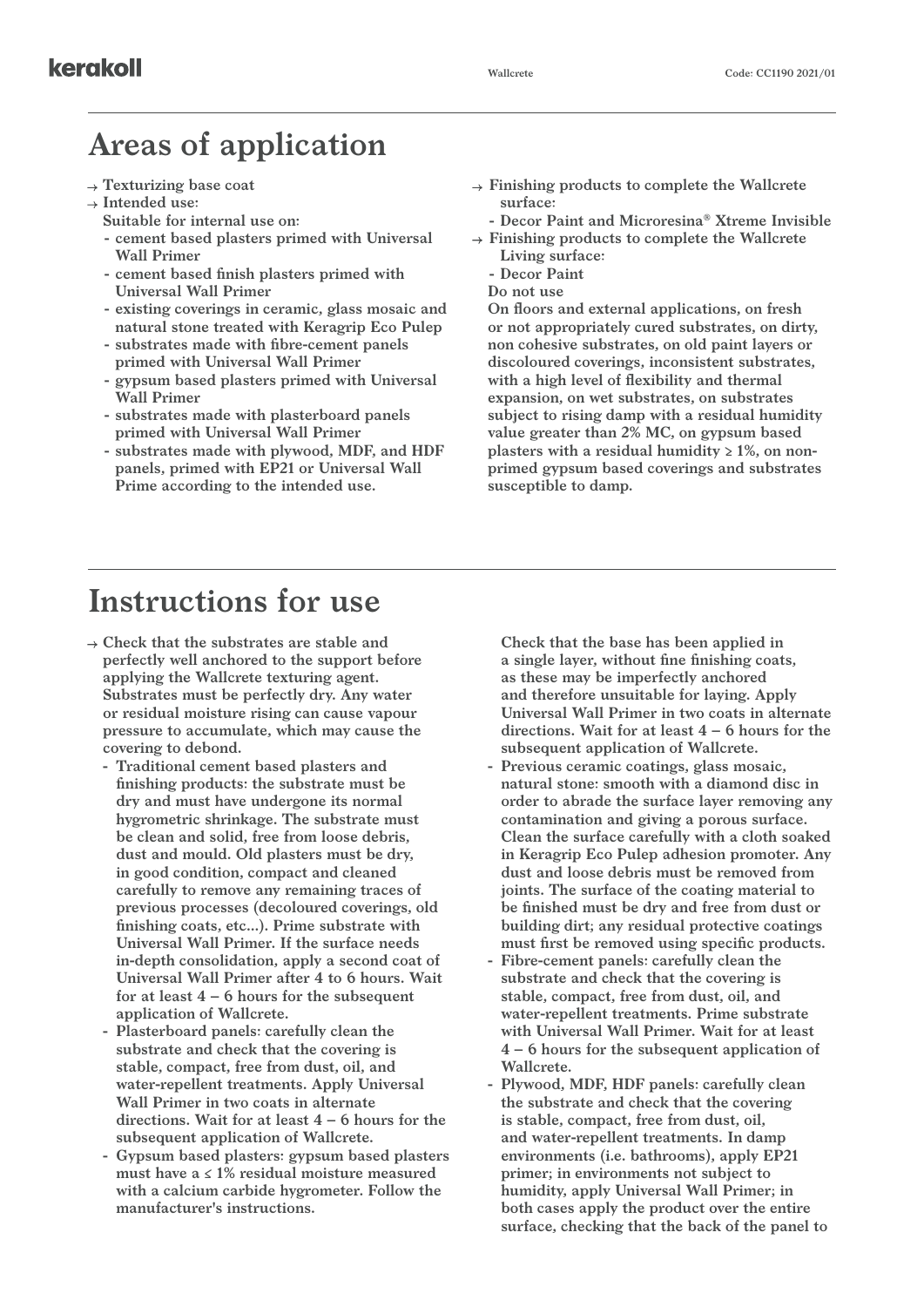### **Instructions for use**

**be covered is primed in order to avoid moisture absorption, subsequent water infiltrations or embarkation of the panel itself. If a build-up of EP21 should remain during application, dust with Quarzo 1.3, while still fresh. Wait until the primer has completely hardened (8-12 hrs for EP21 or 4-6 hrs for Universal Wall Primer); if the surface primed with EP21 is particularly glossy, sand with a rotating orbital sander with 80 grain sandpaper to roughen the surface.**

- **- Walls presenting traces, cracks or unstable crazing: always insert Net 90 reinforcing mesh.**
- **Preparation**

**Ready to use. Remix the product inside the container to ensure the mixture is of an even consistency.**

**Application**

**Apply the first coat of Wallcrete smoothing the product with small and even strokes of the spreader over the entire surface.** 

**In order to speed up drying times (especially in damp environments and/or with little air circulation), the use of a fan is recommended. Apply the second coat when the material has hardened (3-12 hrs).**

**Three coats of product are required on ceramic tiles or rough plaster. The first coat must be smoothed out completely in order to grout joints and tile lippage. The second coat has the purpose to cover the existing covering; with the third coat it is necessary to spread the product smoothing it out completely with small and even strokes of the spreader. In all three coats, always make sure that a 3.00 kg/m2 coverage is respected, in order to be sure to completely cover the joints or the irregularities of the plaster.**

**Cleaning**

**Residual traces of the product can be removed from tools using water before the product hardens.**

### **Special notes**

- **Product not suitable for wall thickness correction.**
- **Wallcrete can be applied with a thickness of 1 to 2 mm per coat. Thicker layers need longer drying times. For thicker layers, Wallzero® structural support can be used (see the specific technical data sheet).**
- **The photographic images in the catalogue and on the website, as well as the colours shown in the samples are to be considered purely indicative.**
- **Use material from a single production batch for each project.**
- **Materials coming from different batches may have variations in tonality and colour.**

### **Certificates and marks**

\* Émission dans l'air intérieur Information sur le niveau d'émission de substances volatiles dans l'air intérieur, présentant un risque de toxicité par inhalation, sur une échelle de classe allant de A+ (très faibles émiss

Co<sup>nt</sup>ributes <sup>P</sup> O <sup>I</sup> <sup>N</sup> T **EN 15824** Seconds of  $\mathbb{E}[\mathbf{H} \mathbf{L} \mathbf{S}]$  and  $\mathbb{E}[\mathbf{H} \mathbf{S}]$  of  $\mathbb{E}[\mathbf{S}]$